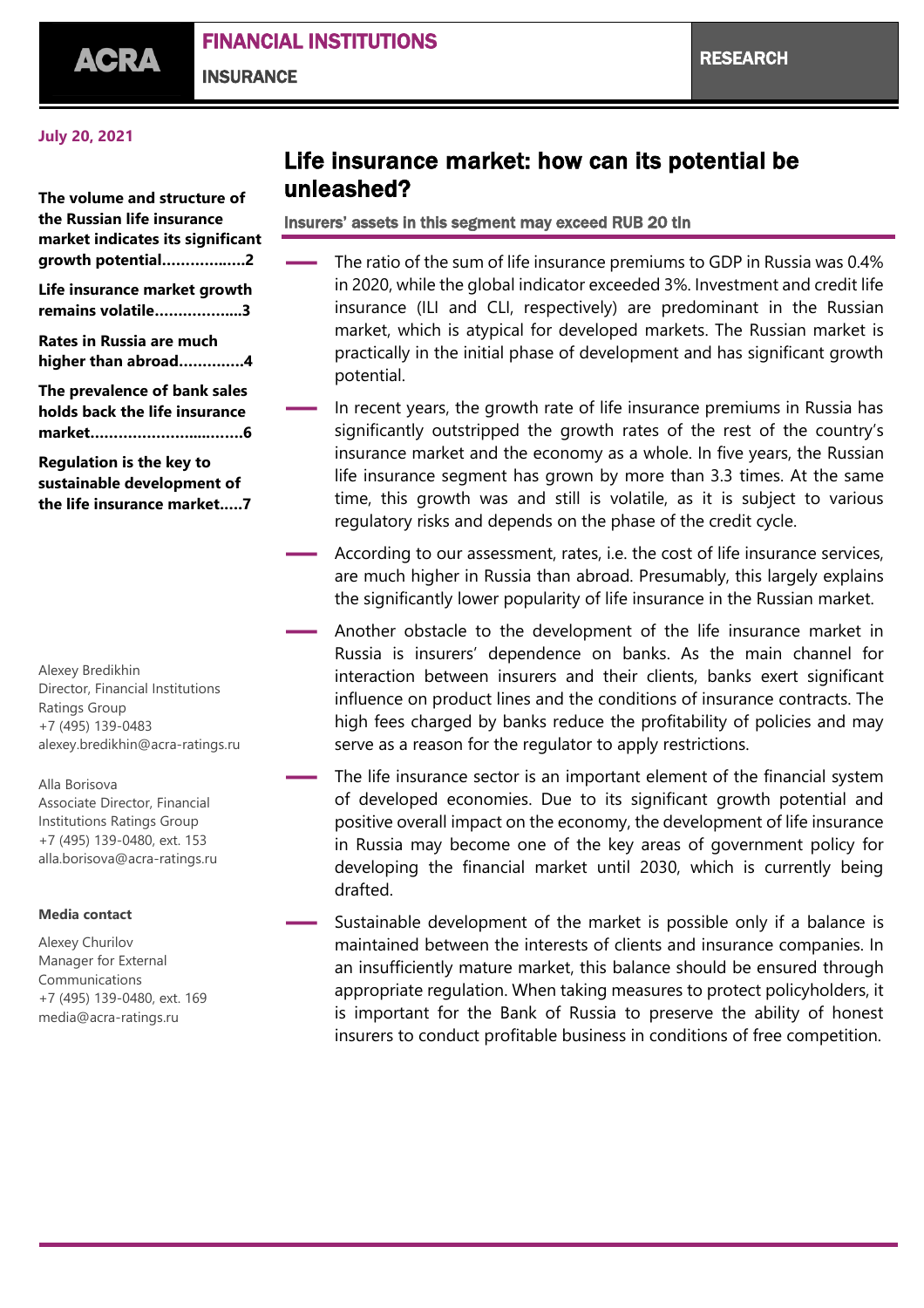The volume and structure of the Russian life insurance market indicates its significant growth potential

Life insurance is a basic financial product that the population uses to manage risks associated with death and disability, as well as to accumulate capital and maintain quality of life after retiring. The average global level of life insurance premiums over the past five years has ranged within 3.3%–3.5% of GDP. The Russian indicator for 2020 amounted to a mere 0.4%. As we cannot see any fundamental reasons which would explain why Russians do not wish to manage the abovementioned risks, we can assume that currently the Russian life insurance market is at the initial stage of development and has very significant growth potential.

A sample of life insurance statistics provided by the Bank of Russia can be found in the appendices to this research. The dominating share of the life insurance market (over 98%) is occupied by lump sum payment products, while contracts that feature regular payments, including pension insurance policies, account for less than 2% of premiums. The most popular product is borrower insurance, with over 6 mln policyholders. As of the end of 2020, only 4.2 mln people were covered by other types of life insurance products, i.e. less than 3% of the Russian population. For comparison, according to data published by the Insurance Information Institute, around 54% of US residents have life insurance contracts. Most likely that statistic includes family members of insured individuals, but even taking that into account it can still be said that life insurance is much more popular in the US.

In terms of the size of premiums, the market's main products are ILI (market share is 42%), endowment life insurance (ELI; 32%) and CLI (22%). The Bank of Russia also includes pension insurance in its statistics, which has a share of less than 1%. Risk life insurance accounts for the remaining 3%.

Although they appear to be similar, ILI and ELI are actually fundamentally different. In our view, ILI is more of an investment product than an insurance product. In some cases, ILI policies have been sold without coverage of the risk of death during the policy period, which naturally provoked a negative reaction from the regulator. The main idea behind ILI policies is not to defend the policyholder against insurance risk, but instead to attempt to obtain higher investment income due to the expectation of an increase in the value of certain assets, which, in essence is speculation. At the same time, the structure of the product determines the need for a single initial payment and the acquisition of derivative financial instruments at the expense of these funds, the prices of which may be beneficial to sellers, and not buyers.

Unlike ILI, ELI involves the payment of regular contributions, which allow a large sum of capital to be accumulated by the end of the contract period. Under a typical ELI contract, the insured party's funds grow due to a guaranteed rate of investment income, as well as additional bonuses that the insurance company can pay at its discretion. Compared to ILI, this sort of contract structure reflects to a greater extent the needs of the population. In this regard, ACRA believes that the prevalence of ILI products in the Russian market is a temporary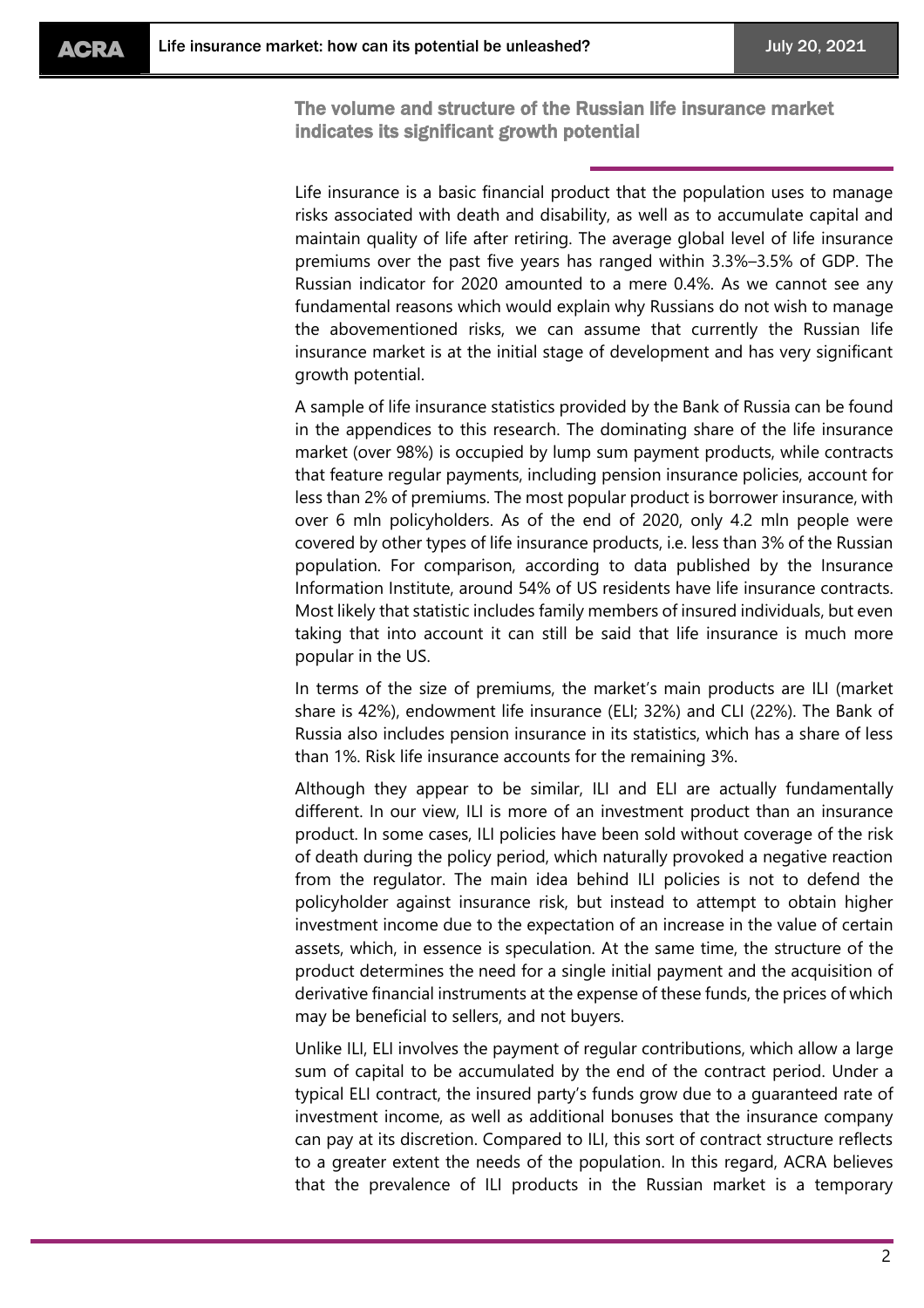phenomenon, which additionally indicates the immaturity of the market and its significant potential for growth.

We consider the fact that indicators of risk life insurance are extremely low in comparison with other products to be another argument in favor of the conclusion about the immaturity of the Russian insurance market. A risk life insurance policy provides for payment in the event of death or disability of the insured party during the term of the contract. At the same time, there are no payments at the end of this period, which significantly reduces the cost of insurance. Risk life insurance is the most simple and accessible product that provides financial safety to the insured party and the members of their family in the event of death or disability of the former and does not involve any additional complexities related to investment or accumulation of capital. It is precisely the simplicity and accessibility of this product that makes it so popular in developed markets.

Life insurance market growth remains volatile

In recent years, the growth of premiums in the life insurance segment in Russia has considerably outstripped the growth of the rest of the national insurance market and the economy in general. According to the Bank of Russia, the total size of life insurance premiums amounted to RUB 431 bln in 2020, while in 2015 it equaled RUB 130 bln, so over the last five years the life insurance segment grew by more than 3.3 times. At the same time, the other segments of the insurance market grew by only 24% over the specified period, and GDP and the population's income in nominal terms grew by 29% and 14%, respectively.

It is noteworthy that such significant growth in the life insurance segment was recorded in relation to a rather low base. The ratio of life insurance premiums to GDP (the so-called penetration rate) in Russia was 0.16% five years ago. Even after such a tangible increase in premiums in 2020, the penetration rate was only 0.4%, which is much lower than global indicators.

Over the past five years, the dynamics of the life insurance market have mainly been determined by the rise and fall of its largest segment — ILI. Since its appearance in 2009 and up until 2018, ILI grew rapidly. However, the measures implemented by the Bank of Russia to counter dishonest actions when selling ILI led to a sharp fall in the volume of premiums in this segment in 2019.

The CLI segment also made a significant contribution to the growth of life insurance premiums. The performance of this segment mainly reflected the boom in the retail lending market. Premiums stopped growing in the CLI segment in 2020 due to lower lending activity of banks as the solvency of borrowers declined as a result of the COVID-19 pandemic. It seems that the resumption of growth in the retail lending market in 2021 will lead to growth in borrower insurance premiums. However, it must be noted that demand for CLI is inherently volatile since it is subject to credit cycle risks. In addition, a very significant share of borrower insurance premiums are used to cover commission fees received by the lending bank. In this part, the volumes of premiums are potentially exposed to the risks of future regulatory restrictions aimed at protecting the rights of policyholders.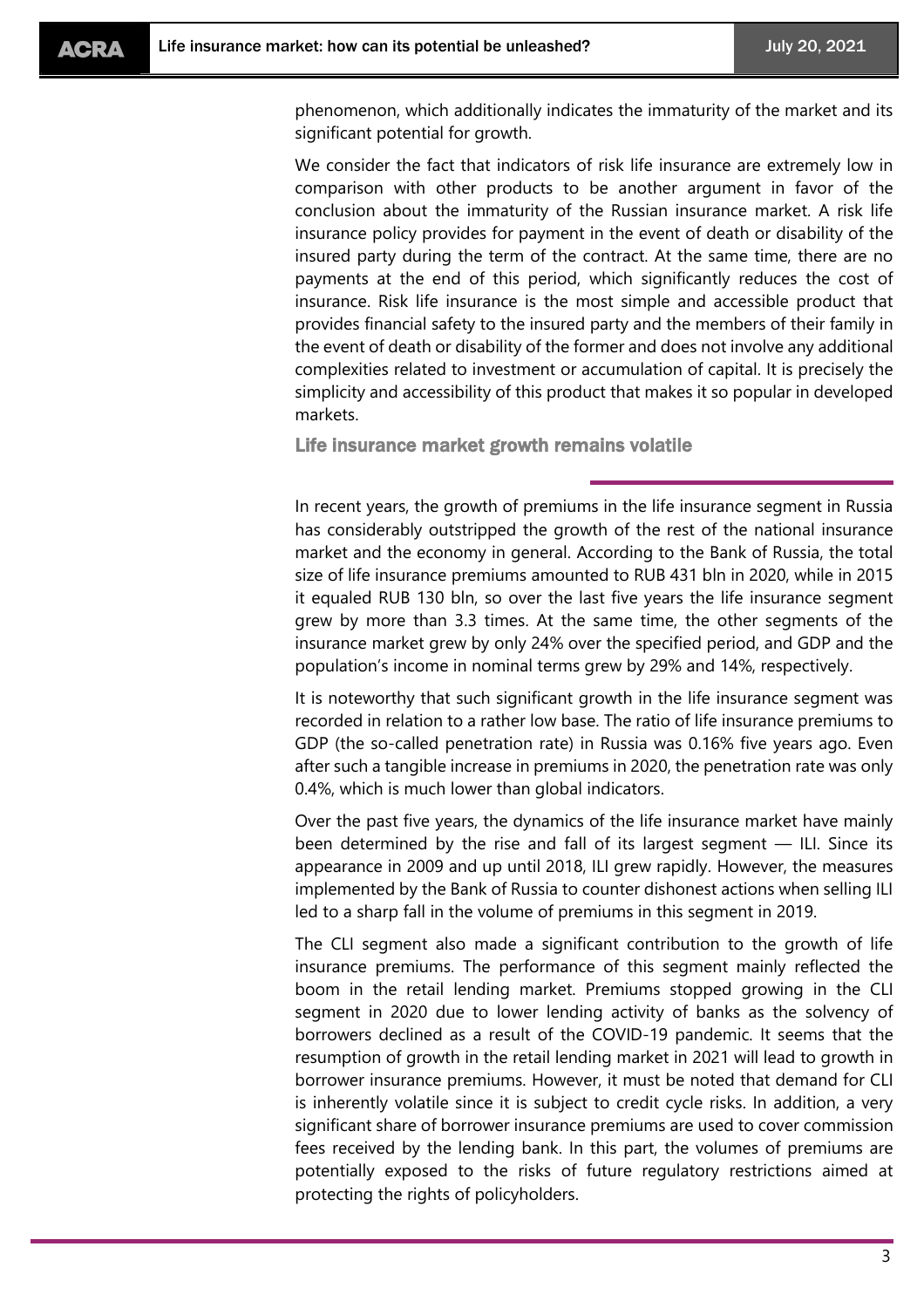**Figure 1. Out of all the life insurance segments, only ELI demonstrates stable growth, RUB bln**



Sources: Bank of Russia, Russian Union of Insurers, Association of Life Insurers

ELI is the only segment that has demonstrated stable growth. From 2015 to 2020, ELI contract premiums grew annually by more than 20%. The most growth — 63% — was achieved in 2019 amid lower volumes of ILI. Over those five years, the total volume of ELI premiums grew by more than four times, while ILI premiums grew by 3.2 times. We assume that the ELI segment will grow faster than ILI in the future and increase its share in the life insurance market. At the same time, the prevalence of volatile segments in the market does not yet allow us to claim that the growth of the life insurance market is sustainable.

Rates in Russia are much higher than abroad

In ACRA's opinion, the massive difference in the degrees of penetration of life insurance in the Russian and foreign markets requires an explanation. This difference can hardly be explained by purely historical reasons. In recent years, the proliferation of new products and technologies in the markets is a global trend. In terms of the majority of banking products, the Russian market is abreast with European countries and the US. Russia's significant lag in the life insurance segment indicates certain barriers to the realization of potential demand.

Oftentimes, the low penetration of life insurance in the Russian market is associated with the insufficient level of tax benefits that insureds receive. In Europe and the US, unlike in Russia, high income tax rates and significant tax benefits under life insurance contracts create significant incentives for potential policyholders. However, in our opinion, the level of tax incentives cannot be the only factor explaining the difference in level of penetration. The basic need for insurance coverage against serious risks for each person exists objectively, regardless of ancillary factors, such as tax benefits.

The main reason for the relatively low volumes of the Russian life insurance market, in our opinion, is the high cost of insurance services (insurance rates). We decided to compare the terms of insurance under risk life insurance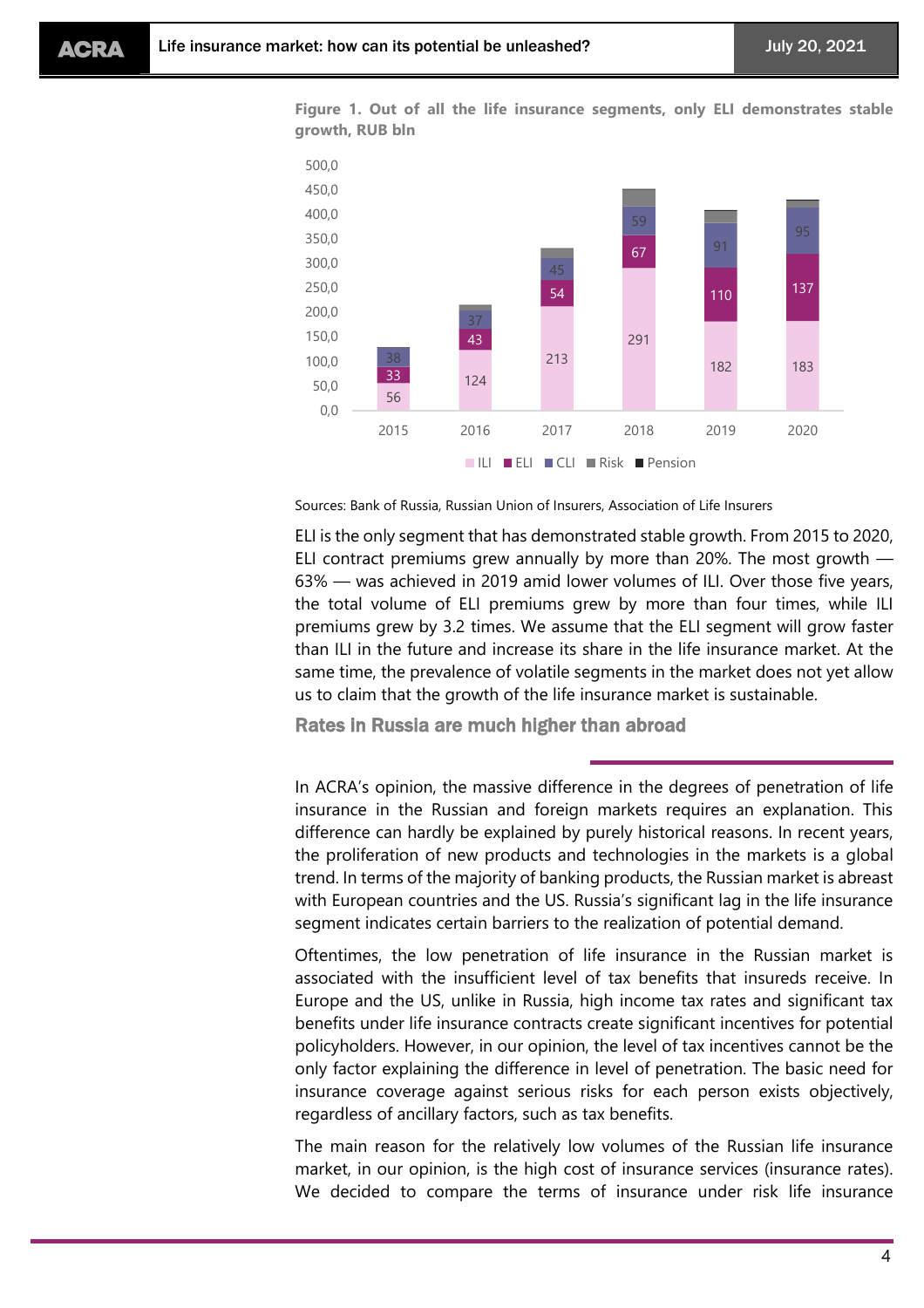programs available to residents of Russia and the US. The risk life insurance segment was selected for the comparison purposes due to the fact that, unlike, for example, endowment insurance, it offers a simpler insurance service, namely, protection against the risk of death within the term of the contract (without any complications associated with investments and capital accumulation).

It should be noted that US insurance companies, unlike Russian ones, offer a wide range of risk life insurance products. In addition, the general awareness of risk life insurance programs is rather low in Russia, as most life insurers prefer investment and endowment insurance programs, and only a few companies have risk insurance programs.

|                                                   | <b>Russia</b>        | US                   |  |
|---------------------------------------------------|----------------------|----------------------|--|
| Sex                                               | Male                 | Male                 |  |
| Age                                               | 50 years             | 50 years             |  |
| Place of residence                                | Moscow               | New York             |  |
| Employment                                        | Office worker        | Office worker        |  |
| <b>Risk</b>                                       | Death from any cause | Death from any cause |  |
| Insurance coverage                                | RUB 5 mln            | USD 250,000          |  |
| Insurance term                                    | 20 years             | 20 years             |  |
| Insurance premium                                 | RUB 10,400 per month | USD 44 per month     |  |
| Rate (annual insurance premium,<br>% of coverage) | 2.5%                 | 0.2%                 |  |

**Table 1. Standard terms of risk life insurance in Russia and the US**

Source: offers from insurers

The comparison shows that the difference in rates is too high to be associated with different mortality rates in Russia and the US. At the same time, this difference, in our opinion, is sufficient to explain why almost 54% of the US population has insurance coverage, whereas in Russia, this percentage is lower by an order of magnitude.

The low penetration level of life insurance, tiny share of risk life insurance, and high insurance rates make the Russian market potentially promising for foreign insurers, who might be more interested in entering the market since the adoption of the federal law on the admission of foreign insurance companies' branches to the Russian market in June 2020. In this case, one can expect insurance premiums to grow and competition among insurance companies to increase, which is certainly beneficial for customers.

At the same time, political risks and high regulatory requirements, which practically do not differ for branches and subsidiaries, restrain the expansion of foreign companies. According to our information, so far the significant foreign players have not announced their desire to establish branches and enter the Russian market. The recent departure from Russia of one of the largest global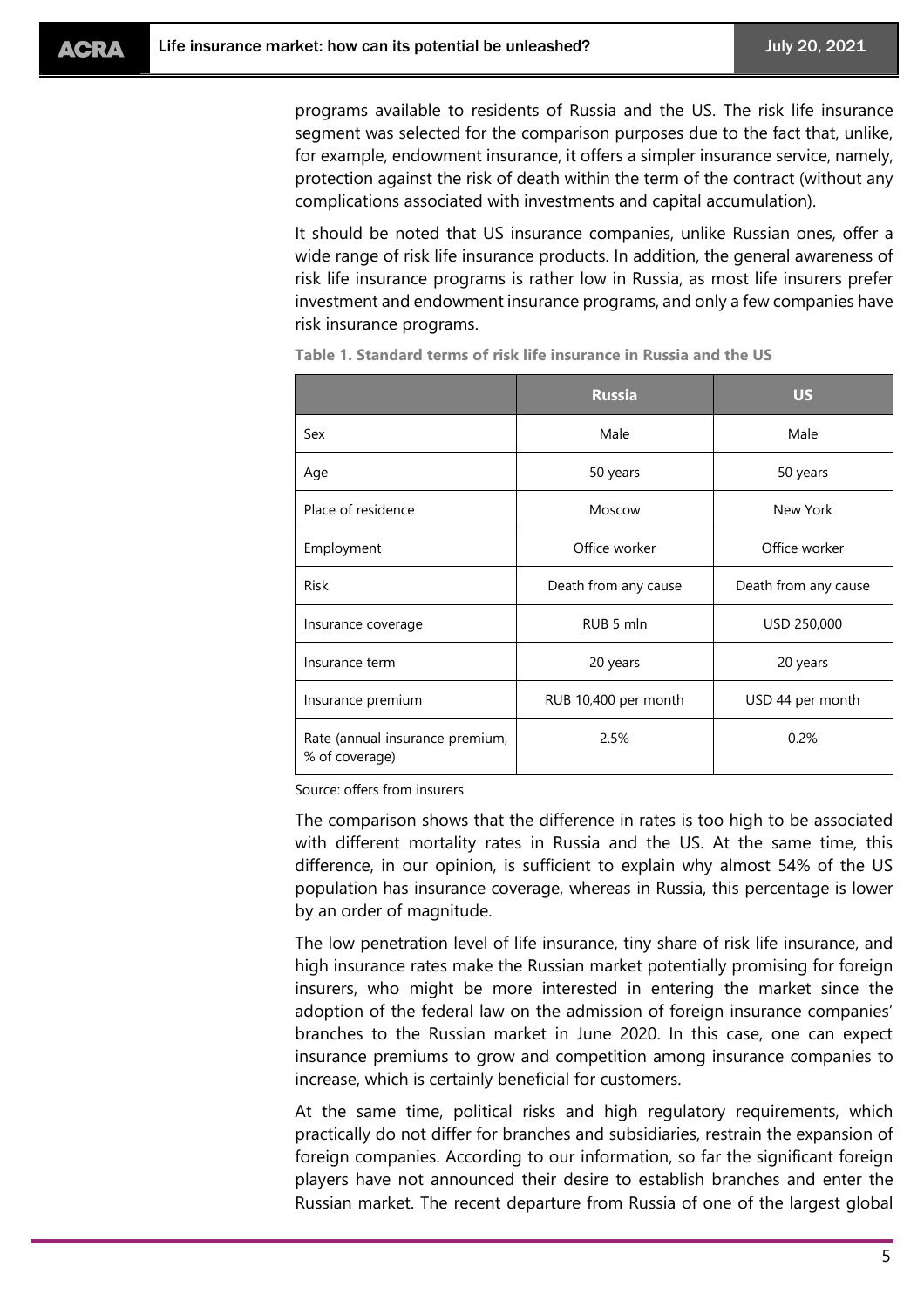insurers, MetLife, which sold its Russian subsidiary to PJSC Sovcombank, also indicates a lack of significant interest from foreigners at present.

The prevalence of bank sales holds back the life insurance market

In our opinion, one of the main factors that determine the life insurance market's structure and the high level of insurance rates is the dependence of insurers on the banking sales channel. According to the Bank of Russia, in 2020, 84% of life insurance premiums were received through credit institutions. At the same time, this indicator differs insignificantly for credit and other types of life insurance: 86% and 83%, respectively. Banks, being the main channel of communication between insurers and customers, have a significant impact on product lines and contract terms.

**Figure 2. Banks are the main sales channel of life insurance contracts**



**Share of bank sales channel in the volume of insurance premiums**

#### Source: Bank of Russia

The rapid growth in investment insurance has been achieved through the active promotion of this product to bank clients. ILI policies were sold to clients as a more profitable alternative to deposits in the face of declining interest rates. However, client expectations were mostly unmet. According to the Bank of Russia, the average return on three-year ILI policies that expired in 2020 amounted to 4.7% and the average return on five-year policies equaled to 3.1%. At the same time, the average return on deposits was 7% in 2017–2020 and 8.1% in 2015–2020.

High commission fees charged by banks had an extremely negative impact on the investment insurance performance. Occupying a dominant position between insurers and their clients, credit institutions are able to decide the commission fees that they receive out of premiums paid by policyholders. The amount of the commission is deducted from the funds of the ILI risk fund, which significantly reduces investment income even in the case of a successful choice of strategy.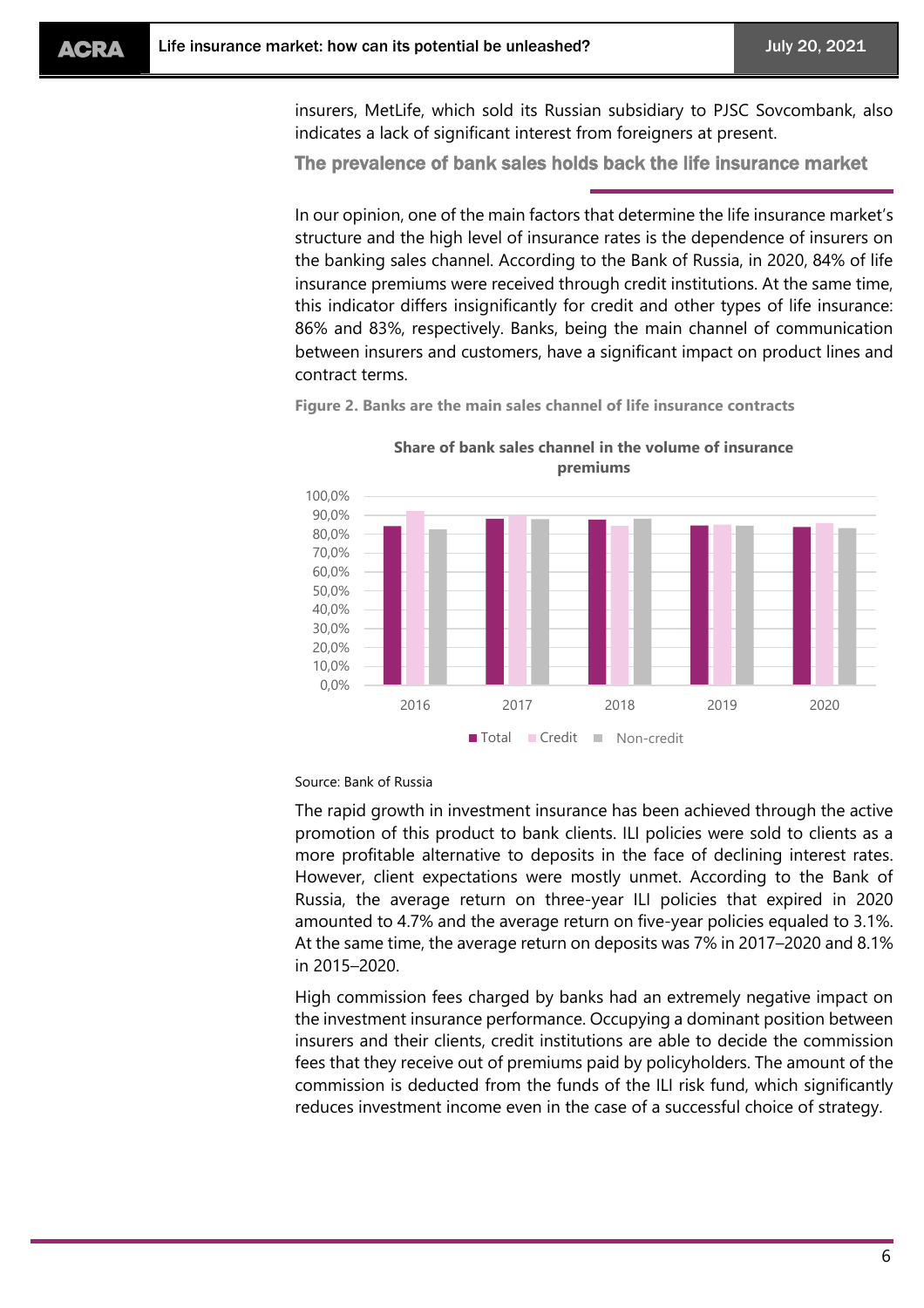**Figure 3. Bank commissions on credit insurance have been growing, and they are still high on other types of insurance**



**Average bank commissions, % of premiums**

#### Source: Bank of Russia

We see a gradual decrease in the level of commissions charged for non-credit life insurance, which, of course, will have a positive effect on the return on insurance policies. However, the current average level (10%) is still too high. At the same time, commissions on credit life insurance continue to grow, which may provoke regulatory measures.

We believe that the virtual absence of an alternative to the banking sales channel has an extremely negative impact on the development of life insurance. In our opinion, to reduce their dependence on banks, insurance companies should invest in the creation and expansion of agent networks, engage independent financial advisors, and reach clients online.

Regulation is the key to sustainable development of the life insurance market

The following conclusions may be made based on the above considerations:

- 1. The growth potential of the Russian life insurance market is enormous. Reaching the world average level of penetration means that, given the current level of GDP, the annual life insurance premium may exceed RUB 3 tln. At the same time, the assets of life insurers may reach about RUB 20–30 tln.
- 2. On the other hand, this potential is being unleashed relatively slowly, which indicates the presence of barriers to market development, including high rates and the dependence of insurers on the bank sales channel.

It is also worth noting the important role of life insurance for the economy. Life insurance contracts are usually long term. To secure payments in the distant future, insurance companies form significant reserves, which can be invested in long-term projects or financial instruments. In developed life insurance markets, these reserves may be significant, thus forming a solid supply of investment resources and supporting long-term economic growth. In this regard, we believe that the development of life insurance should become one of the key drivers of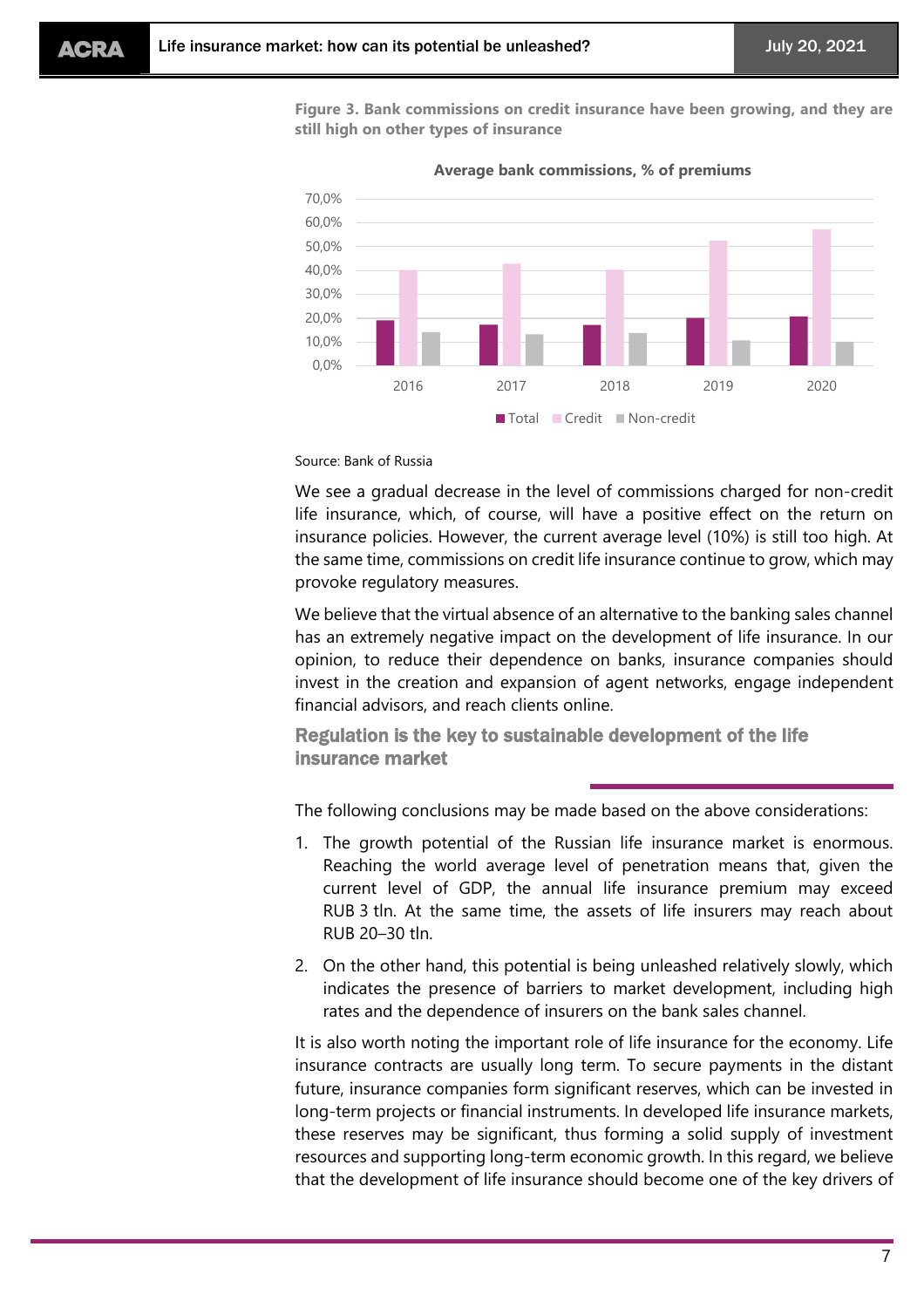the government's strategy for the development of the financial market until 2030, which is currently being developed.

Obviously, the sustainable development of the market is possible only a balance between the interests of clients and insurance companies is observed, which, in case of the immature Russian market, should be ensured through appropriate regulation. The Bank of Russia is taking measures to combat unfair market practices. In particular, standards have been introduced for making clients aware of the risks associated with investment life insurance. In addition, at the beginning of this year, the Bank of Russia sent recommendations to insurers to limit sales of ILI to unqualified clients. The regulator also presented draft regulation that defines the basic standards for endowment and investment insurance for public discussion.

These measures are designed to strengthen the protection of policyholders, and they will contribute to the promotion of life insurance among the general public. At the same time, we believe that it is important to avoid placing an unnecessary regulatory burden on honest insurance companies, which must remain able to conduct profitable business in a competitive environment.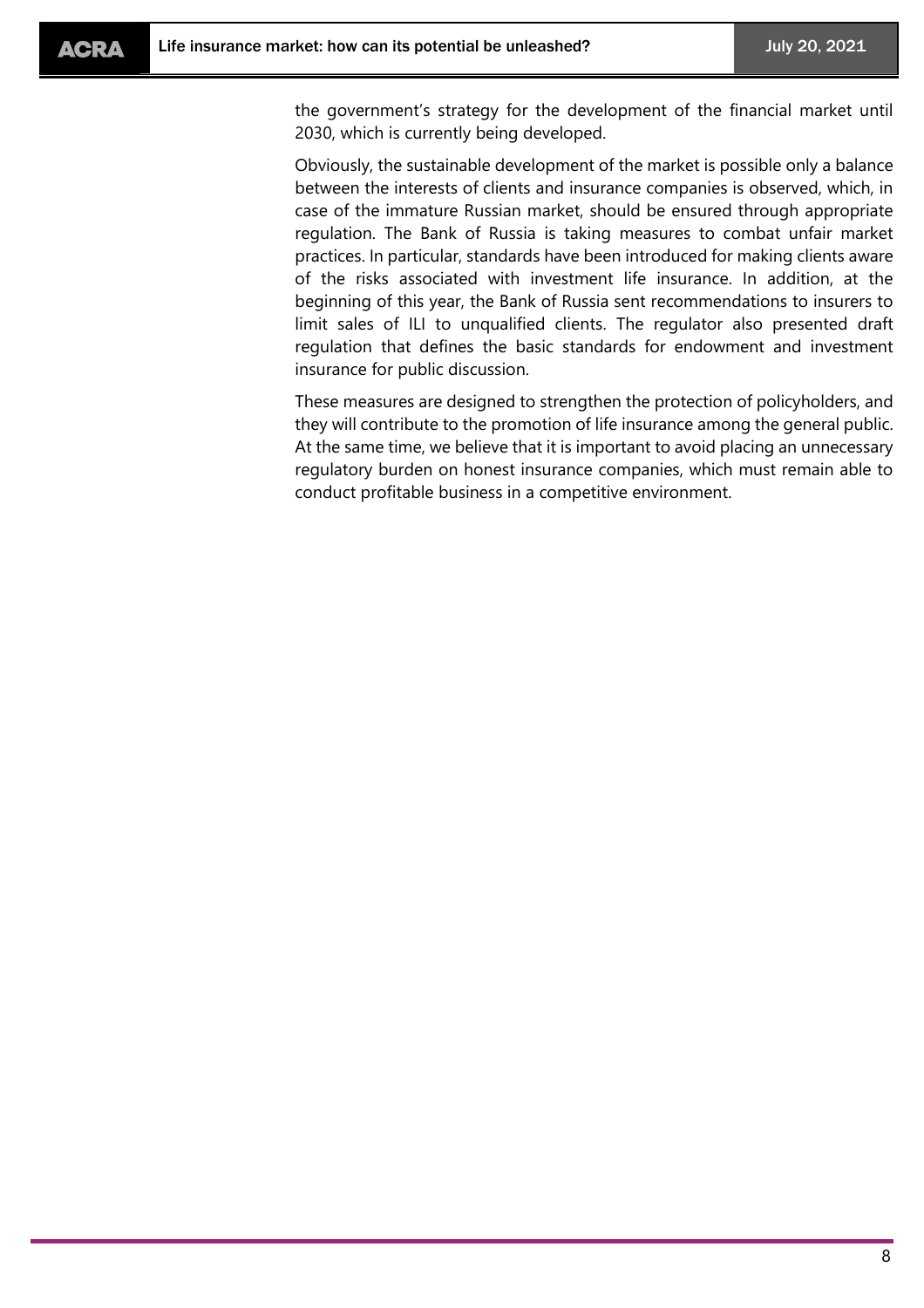# **Appendix 1. Life insurance market statistics**

|                                                   | <b>Premiums</b><br>in 2020 |      | <b>Number of</b><br>contracts | <b>Number of</b><br><b>insureds</b> | <b>Coverage</b> |
|---------------------------------------------------|----------------------------|------|-------------------------------|-------------------------------------|-----------------|
|                                                   |                            |      | as of December 31, 2020       |                                     |                 |
|                                                   | RUB bln                    | %    | Thousand                      | Thousand<br>people                  | RUB bln         |
| Contracts that exclude annuities                  | 423.4                      | 98%  | 10,253.1                      | 21,753.3                            | 11,927.2        |
| made with individuals                             | 398.2                      | 93%  | 10,147.0                      | 10,202.3                            | 9,639.3         |
| policyholder has a share in investment income     | 285.3                      | 66%  | 2,579.8                       | 2,619.3                             | 2,769.2         |
| insurance premium is paid as a lump sum           | 219.2                      | 51%  | 1,352.0                       | 1,352.3                             | 1,402.9         |
| insurance premium is paid in installments         | 66.2                       | 15%  | 1,227.8                       | 1,267.0                             | 1,366.3         |
| policyholder has no share in investment<br>income | 112.9                      | 26%  | 7,567.3                       | 7,583.0                             | 6,870.0         |
| insurance premium is paid as a lump sum           | 91.2                       | 21%  | 5,985.0                       | 5,993.7                             | 4,117.5         |
| insurance premium is paid in installments         | 21.7                       | 5%   | 1,582.3                       | 1,589.3                             | 2,752.5         |
| made with legal entities                          | 25.2                       | 6%   | 106.0                         | 11,551.1                            | 2,288.0         |
| policyholder has a share in investment income     | 3.1                        | 1%   | 2.8                           | 4.6                                 | 10.9            |
| insurance premium is paid as a lump sum           | 2.7                        | 1%   | 0.3                           | 1.3                                 | 6.0             |
| insurance premium is paid in installments         | 0.4                        | 0%   | 2.5                           | 3.3                                 | 4.9             |
| policyholder has no share in investment<br>income | 22.0                       | 5%   | 103.2                         | 11,546.4                            | 2,277.1         |
| insurance premium is paid as a lump sum           | 21.5                       | 5%   | 101.6                         | 11,303.0                            | 2,006.7         |
| insurance premium is paid in installments         | 0.6                        | 0%   | 1.6                           | 243.4                               | 270.5           |
| Contracts that include annuities                  | 4.8                        | 1%   | 147.3                         | 581.6                               | 164.4           |
| Pension insurance                                 | 2.3                        | 1%   | 36.2                          | 199.5                               | 22.0            |
| <b>Total</b>                                      | 430.5                      | 100% | 10,436.5                      | 22,534.4                            | 12,113.6        |

Source: Bank of Russia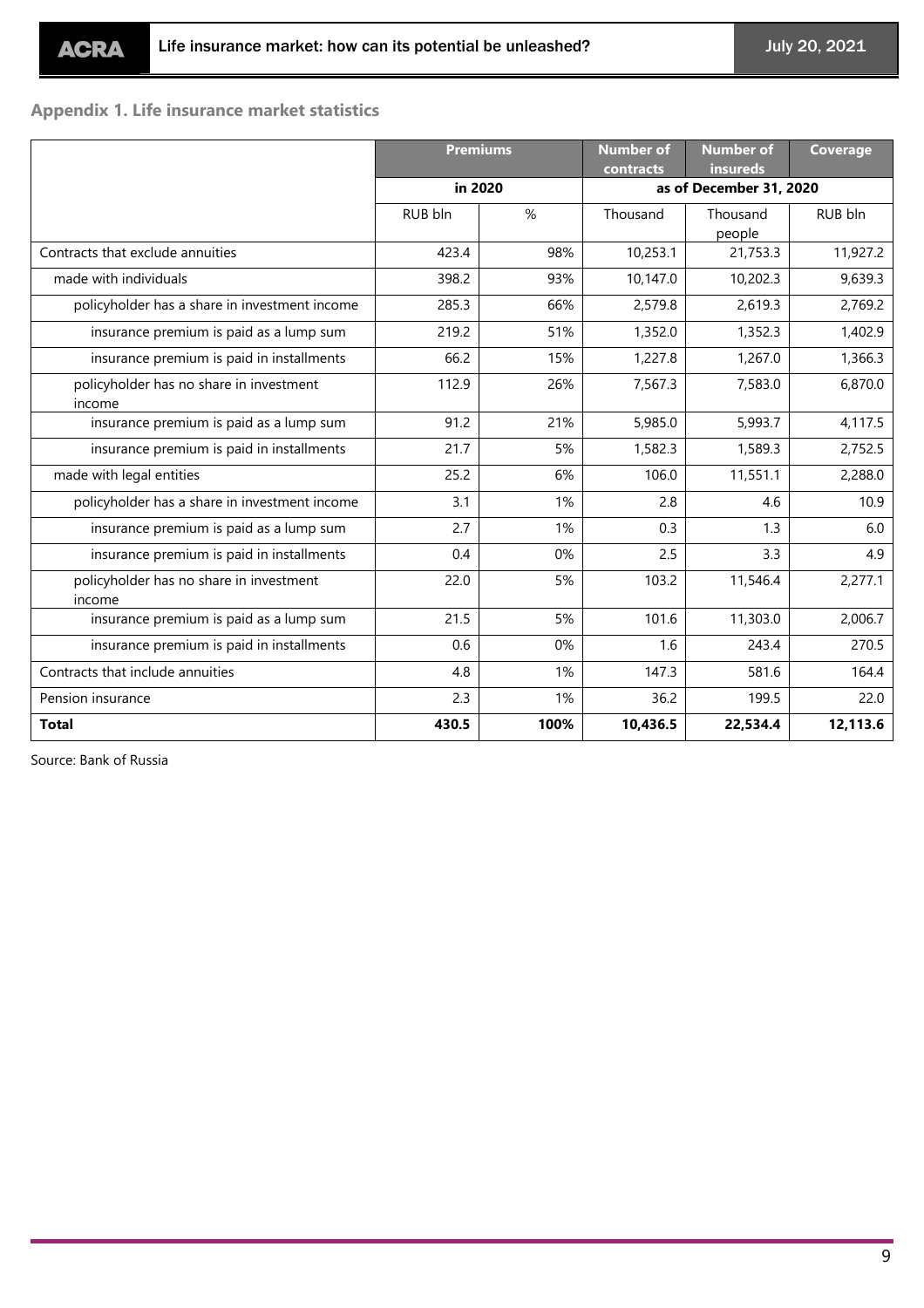# **Appendix 2. Life insurance product statistics**

|                           | <b>Premiums</b><br>in 2020 |      | <b>Number of</b><br>contracts | <b>Number of</b><br><b>insureds</b> | Coverage |
|---------------------------|----------------------------|------|-------------------------------|-------------------------------------|----------|
|                           |                            |      | as of December 31, 2020       |                                     |          |
|                           | RUB bln                    | $\%$ | Thousand                      | Thousand<br>people                  | RUB bln  |
| Investment life insurance | 182.90                     | 42%  | 1,365.48                      | n/a                                 | 1,239.60 |
| Endowment life insurance  | 136.90                     | 32%  | n/a                           | n/a                                 | n/a      |
| Credit life insurance     | 94.55                      | 22%  | 6.197.23                      | n/a                                 | 5,756.04 |
| Risk life insurance       | 13.90                      | 3%   | n/a                           | n/a                                 | n/a      |
| Pension insurance         | 2.3                        | 1%   | 36.2                          | 199.5                               | 22.0     |
| <b>Total</b>              | 430.5                      | 100% | 10,436.5                      | 22,534.4                            | 12,113.6 |

Source: Bank of Russia